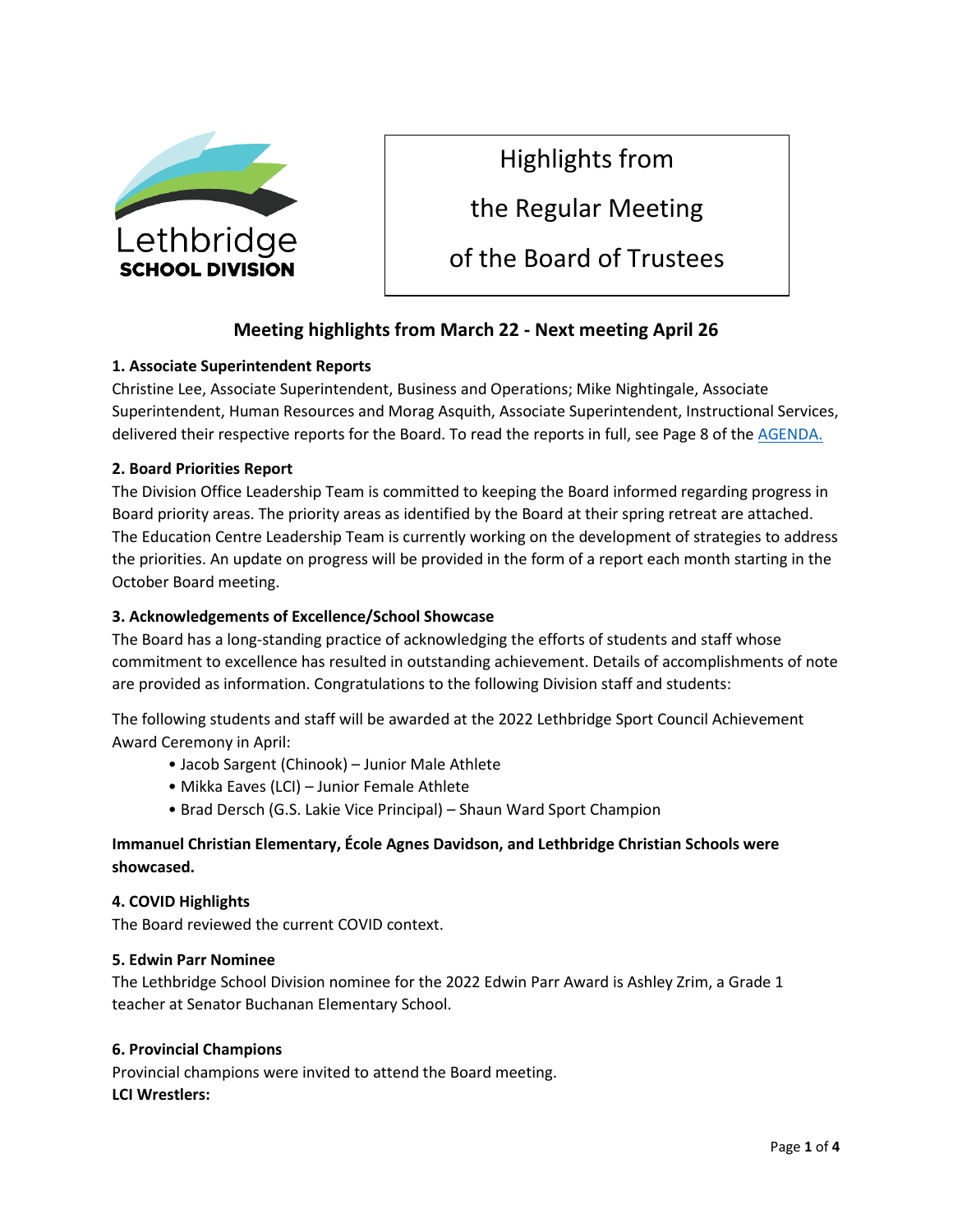Payton Shields took gold in the female 61-kilogram division, while Tamryn Bly earned gold in the female 47-kilogram division.

On the male side, Nolan Gobiel was golden in the 120-plus kilogram division, while Solomon Prenevost (68 kg) and Ethan Boehme (56 kg) took bronze in their respective categories.

Ryder Lowry earned a fourth-place finish (90 kg), while Jager Sommerfeldt (59 kg) and Tyler Saruwatari (98 kg) were both fifth in their divisions.

Rawley Selk (62 kg) and Briggs Butler (72 kg) earned sixth-place finishes.

Pat Selk and Riley Ellis Toddington coached the LCI wrestlers.

Chinook High School's Reese Ferguson also won silver in the female 57-kilogram division.

#### **LCI Curlers:**

LCI's mixed Curling team earned gold at the 2022 Alberta Schools Athletics Association Curling Provincials. Team members: Rhett Whittmire, Raquel Snideman, Bradley Pike, and Paige Snideman. The coaches were Cory Hoffner and Dave Fletcher. The Board congratulated the athletes who were able to attend the meeting.

#### **7. Intervention for Literacy and Numeracy (BOOST)/ Curriculum Update**

Director of Curriculum and Instruction, Karen Rancier, along with Lead Teachers Bev Smith (Literacy), Michaela Demers (Numeracy) and BOOST teacher Julian Hazell provided a review of the provincially funded literacy and numeracy intervention program for grades 2-3. Karen also provided a brief update regarding the status of curriculum implementation as announced by the province and plans to support teachers with new curriculum implementation.

#### **8. Policy Review**

Division policies reviewed:

400.1.1 - Sexual Orientation, Gender Identity and Gender Expression - Amended

401.8.3 - Employee Assistance and Wellness Programs - Amended

404.6 - Cocurricular and Extra-Curricular Honoraria – Amended

The policies can be found on Page 41 of the [AGENDA.](https://www.lethsd.ab.ca/download/385169)

#### **9. Board Budget Belief Statements**

During its 2022 Strategic Planning, the Board reviewed the Budget Belief Statements that will serve as a guide as the 2022-2023 budget is developed. The Board adopted the Budget Belief Statements for 2022/2023 as presented. The Board Belief Statements can be found on Page 49 of the [AGENDA.](https://www.lethsd.ab.ca/download/385169)

#### **10. 2023/2025 Capital Plan**

The Executive Summary to the 2022/2023 to 2024/2025 Capital Plan for the Division is provided for review. The 133-page detailed Three-Year Capital Plan will be located on the Division website. The Board accepted the 2023/2025 Capital Plan as presented. The plan can be found on Page 51 of the **AGENDA**.

#### **11. Victoria Park Upgrade Project**

The Board approved that administration may proceed with the Victoria Park Upgrade project on a phased-in approach provided the project is approved for Capital Maintenance and Renewal (CMR) funding from the Alberta Government. The Board further authorizes administration to supplement the project with Infrastructure Maintenance and Renewal Funding as required based on available funding.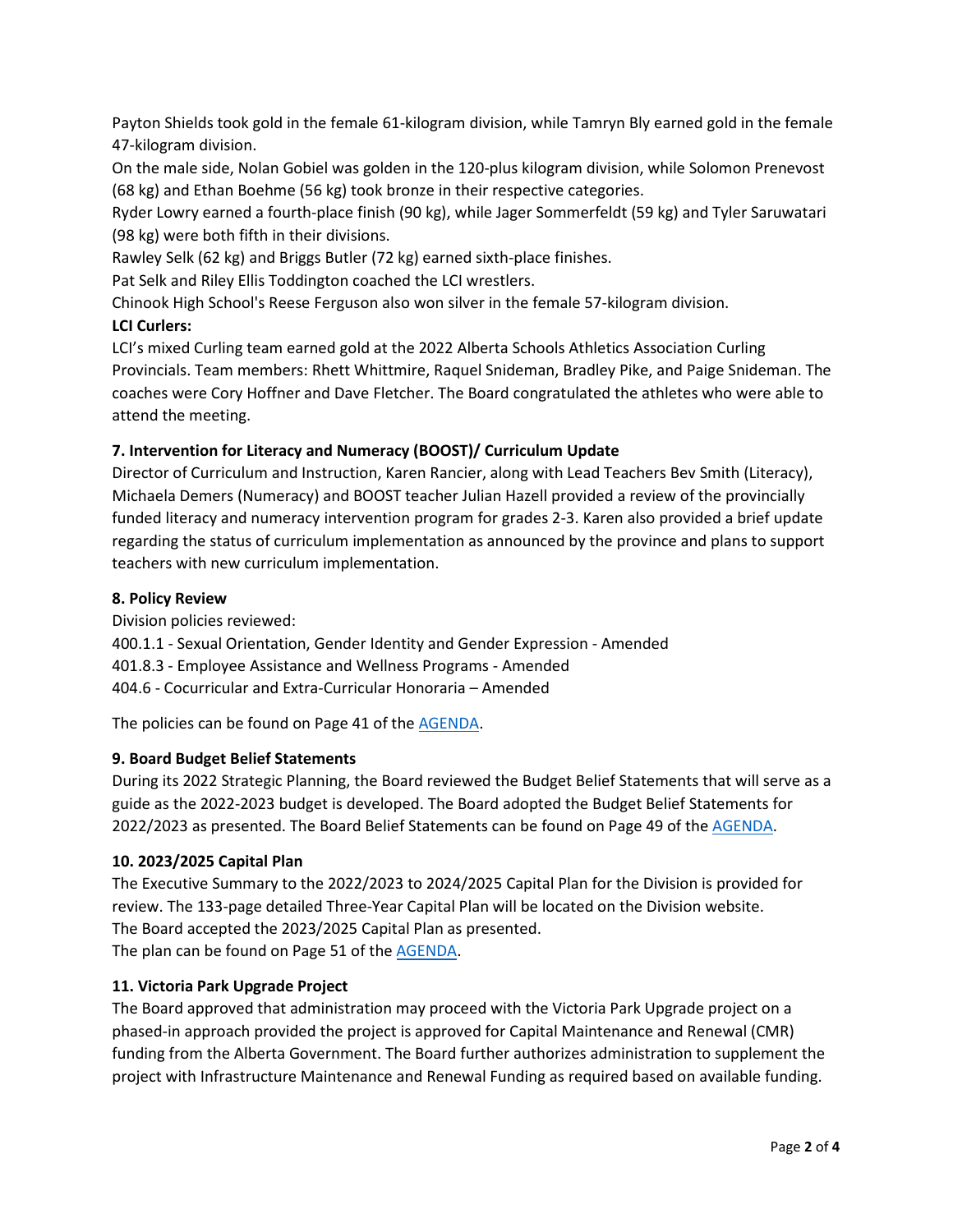#### **12. Full day all week Kindergarten**

The Board will form a committee to work on writing a resolution to bring back to the Board and if they agree, to present at the ASBA Fall General Meeting for provincial government funding support for full day all week Kindergarten.

#### **12. Curriculum Advocacy**

The Board will write a letter to Minister Adriana LaGrange with a cc to all Board Chairs expressing dissatisfaction with the timelines and roll out of the curriculum.

#### **13. Welcome Back Event**

The Board will host a come-and-go pancake breakfast with a virtual greeting from the Board to be shared at staff meetings.

#### **14. Public School Boards' Association of Alberta (PSBAA)**

Trustees discussed attendance at the PSBAA Spring General Assembly in Red Deer, June 2-4, 2022. It was recommended that we send as many Trustees as would like to go to the PSBAA Spring General Assembly from June 2-4, 2022, with the intent of looking at further membership in the fall. This will come out of personal professional development funds.

#### **15. Letter to Minister LaGrange re: Fuel Prices**

The Board will write a letter on behalf of the Lethbridge School Division to Minister LaGrange requesting that Alberta Education reimplement the fuel price contingency fund to support school divisions with the fluctuating costs of fuel.

#### **16. Community Conversations**

Trustees will host the next event on Wednesday, April 13, 2022 from 8:30 to 10:00 am at the YMCA which provides a play area for children.

#### **17. Structure of Board Meetings**

The Board determined that members of the public would be welcome to attend in-person and Teams will also be available.

#### **18. ASBA Spring General Meeting**

Board Chair Allison Purcell highlighted what Trustees can anticipate for meetings and learning sessions at the ASBA Spring General Meeting being held June 6-7, 2022, in Red Deer.

#### **19. Board Funding Support to School Councils**

Currently, the Board provides funds to support one parent's registration cost at each school to attend the Alberta School Council Association Annual (ASCA) General Meeting held each spring. The Board pays for each School Council membership fee to Alberta School Council Association. Additionally, the Board allocates \$250.00 annually to each School Council for the purpose of supporting additional costs incurred by a parent attending the ASCA AGM, or to support learning of the School Council (e.g. book a School Council learning session with ASCA or another organization). The \$250.00 can continue to target School Council learning or be used in other ways for events that target parent engagement.